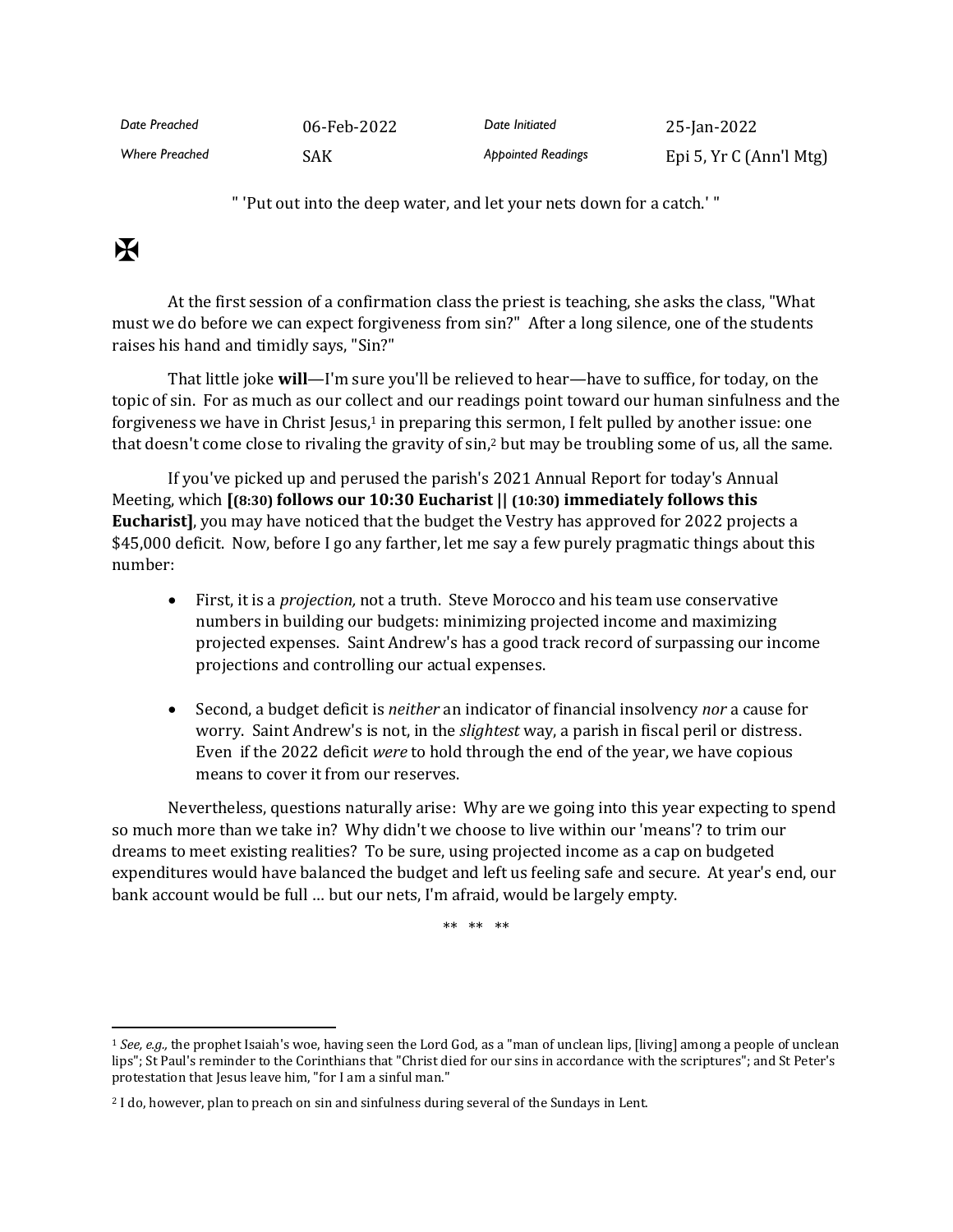Jesus' ministry in Galilee, as we've just heard, is off to a good start. He's made a modest splash in Capernaum, a fishing town on the shore of Lake Gennesaret,<sup>3</sup> and He's 'hooked' a small band of followers who want to keep Him all for themselves. Attentive to them, Jesus has St Peter row Him a little way from the shore, so that the people who *already* know and trust and love Him can see and hear Him.

But however fond Jesus is of these first followers … bobbing up-and-down in the shallows of the shoreline is not the calling of Jesus' ministry. To *fill* your nets, you must go to where the fish are. Gennesaret is a vast lake,<sup>4</sup> and Jesus knows its greatest yield lies out in its deeper waters, far from land. So, He turns to Peter and tells him to make for the middle of the lake: a strenuous row, after a long night of fruitless fishing. But once they arrive, no sooner do they put down their nets than catch a haul of fish so great it threatens to swamp them. "*Here* … out in the middle of the lake, far from the familiar crowds and snug little coves you're accustomed to," Jesus tells Peter and the other new disciples,<sup>5</sup> *"here* is where you'll catch people in my Name."

\*\* \*\* \*\*

A balanced budget, my friends, would be a snug little cove. We could hew close to the familiar shores we have always sailed: funding the same positions … putting on the same programs. By tending, largely, to those of us who are already here ... much like Jesus bobbing just offshore to teach His first followers … we'd be operating in a closed, if comfortable, loop: largely talking to ourselves, ministering to ourselves and supporting ourselves.

But the safety of always being within a rope's-throw of the beach isn't what Jesus seeks for His disciples, and it isn't what He desires for us, either. He calls us to put out into the deeper waters and let down our nets *there*—and that's where this year's budget has sailed. The lion's share of our increased expenditures **|** funds new or enhanced positions that will enable us to open ourselves more and more to the greater Kent community: to preach the Good News of Jesus … to teach the love and share the grace of God … to offer helping hands of compassion and mercy … to draw into the Spirit's tether people—young families; newcomers to Kent; those who may be lonely or seeking; maybe even teenagers and young adults—whom we haven't dreamed of 'catching' in many a year.

- Our 2022 budget increases funding for our Parish Administrator role, as KC deftly takes on more and more responsibility and becomes our operations interface for parishioners and non-parishioners, alike.
- Our 2022 budget will pay our new Director of Music a competitive wage. We are incredibly grateful to Tom, who has long accepted a salary that doesn't adequately reflect all his training and experience. As he retires, we hope to hire an accomplished sacred musician who will refresh our music program: as a way to attract new members … and involve musicians of *all* ages and talents.

<sup>3</sup> More frequently called, other than by Luke, the Sea of Galilee.

<sup>4</sup> An area of more than 60 square miles.

<sup>5</sup> As an aside, St Andrew gets very little airtime in Luke: only one small mention, in a list of those whom Jesus names Apostles (6:13-16).